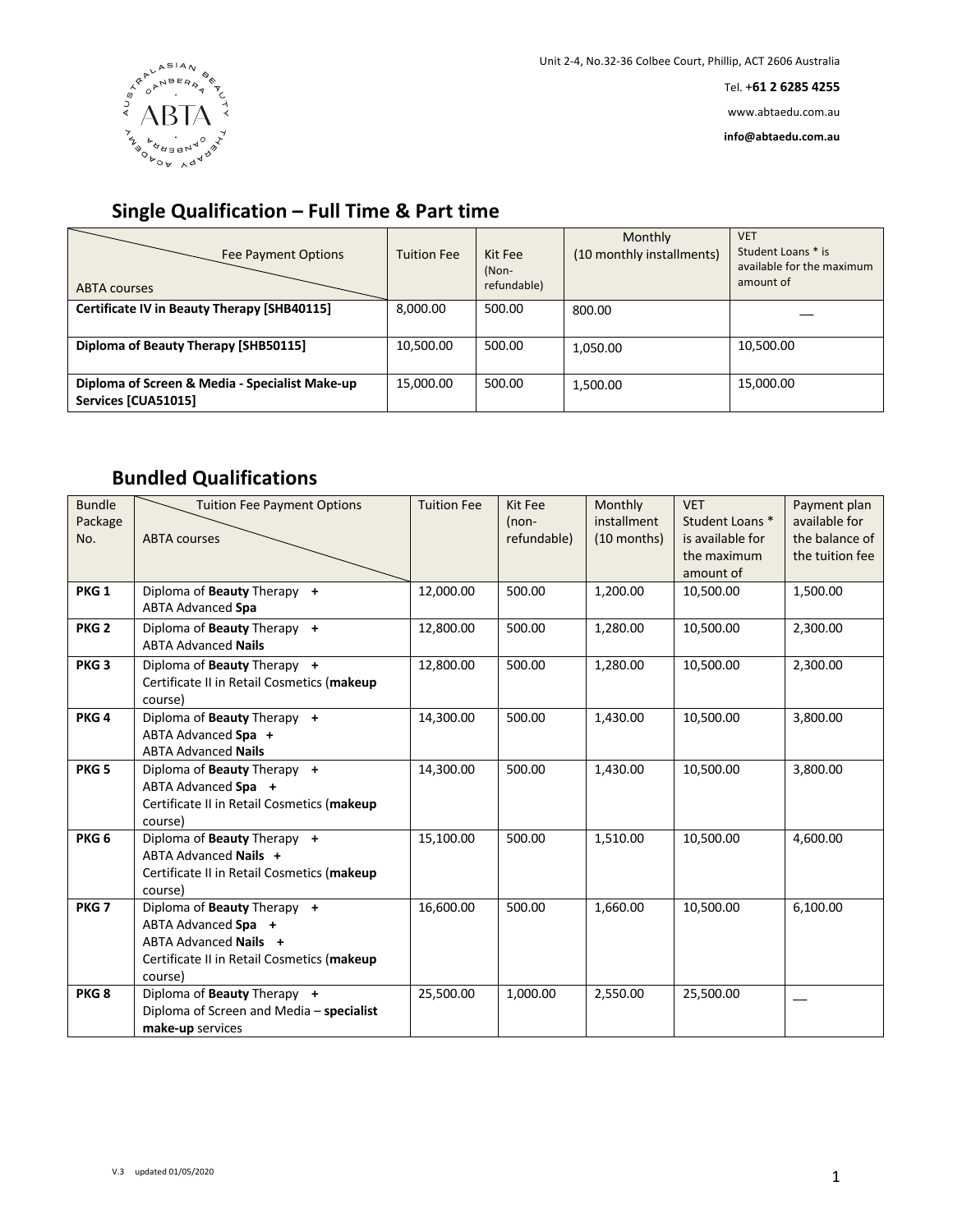

Tel. +**61 2 6285 4255**

www.abtaedu.com.au

**info@abtaedu.com.au**

## **Short Courses – Fee Summary**

| Course name                                        | <b>Total fee</b> | Deposit<br>(non<br>refundable) | Payment options for fees<br>(after deposit paid)                                                                      | Tool Requirement (if you don't have<br>required tools and products at home,<br>you can purchase the following from<br>ABTA) |
|----------------------------------------------------|------------------|--------------------------------|-----------------------------------------------------------------------------------------------------------------------|-----------------------------------------------------------------------------------------------------------------------------|
| <b>Acrylic Nail Course</b>                         | 750.00           | 150.00                         | Pay in full                                                                                                           | Acrylic Nail Tool Kit: \$65<br>Acrylic Nail starter kit: \$450                                                              |
| <b>Basic Facial Workshop</b>                       | 500.00           | 150.00                         | Pay in full                                                                                                           | Facial Tool Kit: \$30                                                                                                       |
| Brazilian Waxing workshop                          | 550.00           | 100.00                         | Pay in full                                                                                                           | Waxing kit: \$250                                                                                                           |
| Brow & Lash Specialist workshop                    | 400.00           | 100.00                         | Pay in full                                                                                                           |                                                                                                                             |
| Brow Henna Workshop                                | 250.00           | 50.00                          | Pay in full                                                                                                           | ----                                                                                                                        |
| Certificate III in Beauty Services<br>$[SHB30115]$ | 3,700.00         | 500.00                         | -Method 1: Pay in full<br>(Receive an uniform for<br>free)<br>-Method 2: A\$ 370<br>/week, over 10 weeks              | The Tuition fee include a beauty kit                                                                                        |
| Certificate II in Retail Cosmetics<br>[SHB20116]   | 2,600.00         | 500.00                         | Pay in full                                                                                                           | The Tuition fee includes a makeup<br>starter kit                                                                            |
| <b>ABTA Advanced Spa</b>                           | 2,600.00         | 500.00                         | Pay in full                                                                                                           | The Tuition fee includes a Spa starter<br>kit                                                                               |
| <b>ABTA Advanced Nails</b>                         | 2,600.00         | 500.00                         | Pay in full                                                                                                           | The Tuition fee includes a nail starter<br>kit                                                                              |
| <b>Ear Piercing</b>                                | 250.00           | 50.00                          | Pay in full                                                                                                           | Ear piercing kit: \$250                                                                                                     |
| Electrolysis                                       | 1,000.00         | 100.00                         | Pay in full                                                                                                           |                                                                                                                             |
| <b>Facial Foundations</b>                          | 840.00           | 200.00                         | Pay in full                                                                                                           | Facial Tool Kit: \$30                                                                                                       |
| Foot Reflexology                                   | 500.00           | 100.00                         | Pay in full                                                                                                           | Massage Oil: \$25                                                                                                           |
| <b>Gel Nail Course</b>                             | 250.00           | 100.00                         | Pay in full                                                                                                           | Gel Nail Tool Kit: \$65<br>Gel Nail starter kit: \$350                                                                      |
| Hair Styling Workshop                              | 550.00           | 100.00                         | Pay in full                                                                                                           |                                                                                                                             |
| Indian Head Massage                                | 500.00           | 100.00                         | Pay in full                                                                                                           | Massage Oil: \$25                                                                                                           |
| Lash Extension - Foundation                        | 250.00           | 50.00                          | Pay in full                                                                                                           | Lash extension starter kit: \$200                                                                                           |
| Lash & Brow Treatments                             | 400.00           | 100.00                         | Pay in full                                                                                                           | Tinting and waxing starter kit: \$250                                                                                       |
| Lash Lift Workshop                                 | 250.00           | 50.00                          | Pay in full                                                                                                           | ----                                                                                                                        |
| Lymphatic Drainage Massage                         | 700.00           | 100.00                         | Pay in full                                                                                                           | $---$                                                                                                                       |
| Laser & IPL Workshop                               | 800.00           | 200.00                         | Pay in full                                                                                                           | ----                                                                                                                        |
| Make-up I                                          | 450.00           | 100.00                         | Pay in full                                                                                                           | Brush Set: \$120<br>Makeup starter kit: \$500                                                                               |
| Manicure and Pedicure                              | 750.00           | 100.00                         | -Method 1: Pay in full<br>(Receive a Tool Kit or<br>uniform for free)<br>-Method 2:<br>\$187.50/week, over 4<br>weeks | Mani & Pedi Tool Kit: \$65<br>Manicure & Pedicure starter kit: \$250                                                        |
| Nail Art                                           | 150.00           | 50.00                          | Pay in full                                                                                                           |                                                                                                                             |
| Nail Equipment course                              | 250.00           | 150.00                         | Pay in full                                                                                                           | Nail Drill kit: \$200                                                                                                       |
| <b>Spray Tanning</b>                               | 250.00           | 50.00                          | Pay in full                                                                                                           |                                                                                                                             |
| <b>Stone Therapy Massage</b>                       | 500.00           | 100.00                         | Pay in full                                                                                                           |                                                                                                                             |
| Swedish Massage                                    | 700.00           | 100.00                         | Pay in full                                                                                                           | Massage Oil: \$25                                                                                                           |
| <b>Waxing Course</b>                               | 700.00           | 150.00                         | Pay in full                                                                                                           | Waxing kit: \$250                                                                                                           |

## **Description of Terms**